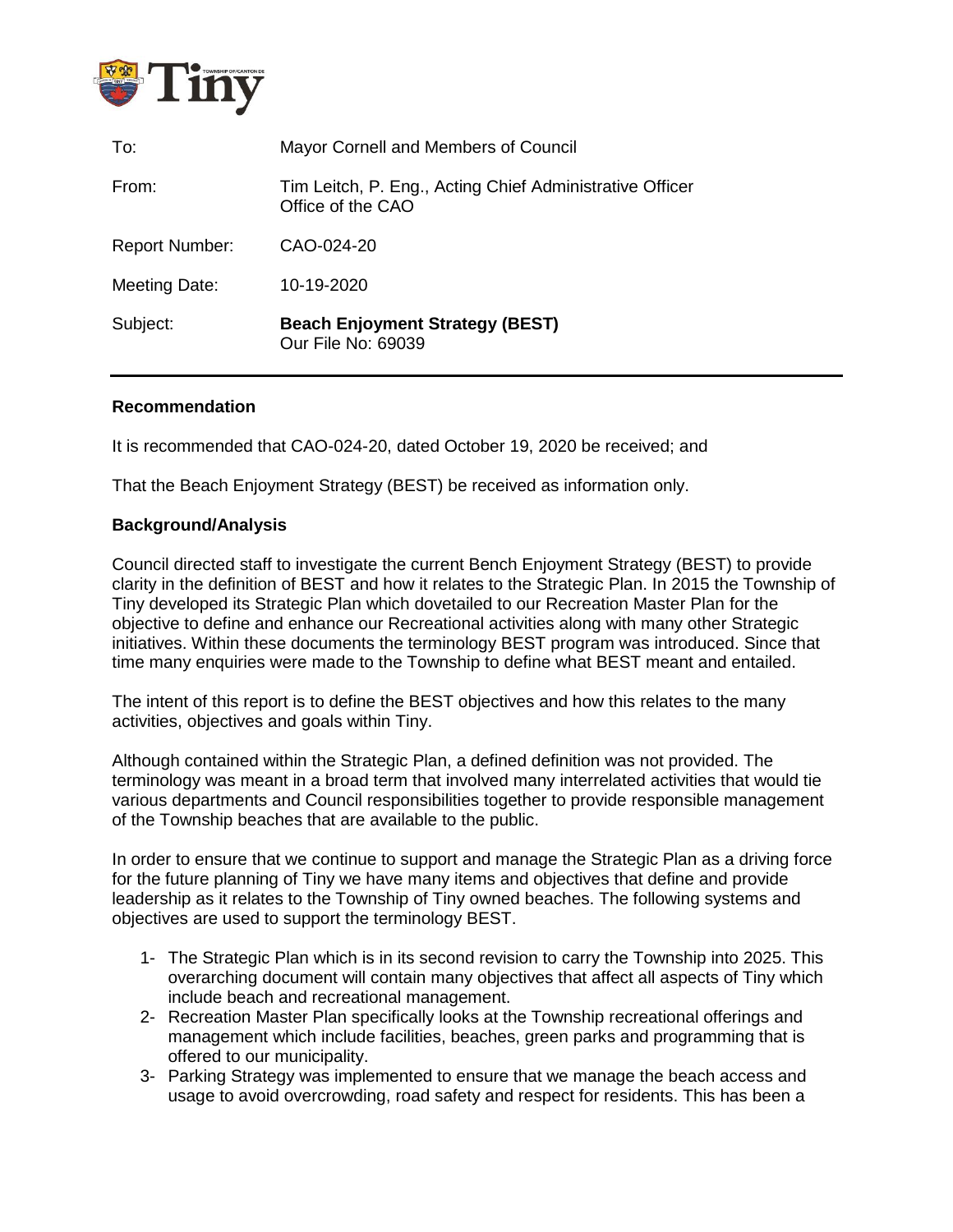very effective way to manage beach use and access to ensure beaches can be enjoyed by residents and also visitors to Tiny.

- 4- Official Plan (OP) will assist in ensuring we have the recreational spaces and activities noted in the Township long term planning for land use and rules surrounding land use. Beaches and all assets are involved in the Township OP.
- 5- Delineation of Municipally owned assets from non-municipally owned assets has been an objective in the past years to improve the identification of public lands through signage and delineation markers. This will enable users to identify and knowledgeable of what is public land for use. 2021 Budget planning has included and extensive plan to further improve the delineation and identification of public lands.
- 6- Council has also asked staff to review what offerings will be provided at the various public beach locations. This will include signage, fencing, garbage, washroom facilities and other key items for the public to be able to use the areas without causing issues due to the lack of defined offerings at public locations.
- 7- Beach access and open space management was addressed through public communication to ensure that temporary encroachments are not placed on Public beaches which would restrict open use by the public. This program identifies items that have been left on beach areas that would restrict the uninterrupted use by the public. This program has been successful and will continue to ensure we maximize the usable space at public beaches.
- 8- Safety is and has always been paramount at Tiny, whether it is in our staff and operations or for the residents and visitors to the Township. All departments support safe practices and all efforts are being made to continue this objective. Beaches are included in all our areas. Specifically, we do inspections, cleaning of dangerous items, 911 identification at beach parks with master plans. AED's at beach parks, extension of restricted speed on the water within 300 meters of shore and in 2021 will have life rings installed at the 5 beach parks. These items and the day to day managements ensure that we provide a safe setting for beach use.
- 9- Volunteer/Stewardship Programs for items like beach clean ups and invasive species removal/management to help preserve this resource we are so fortunate to have. Tiny has developed a large and successful volunteer program managed by our Recreation Department but more importantly is the support of our vast volunteer base which makes all these programs successful.
- 10- Wayfinding Master Plan for Municipal beaches which will assist people in education and directional assistance to lead people to Township Beach Parks with Master Plans that would have facilities and offerings for the public.
- 11- Trail Connectivity through the Active Transportation plan that provide connectivity from trails to Township beach areas.

There are many other systems and objectives that fall within all departments in Tiny knowing that beaches are a valuable and important resource for our residents and visitors alike.

# **Options/Alternatives**

This report was presented for informational purposes. Use of this report/contents can be used for future reference or enquiries.